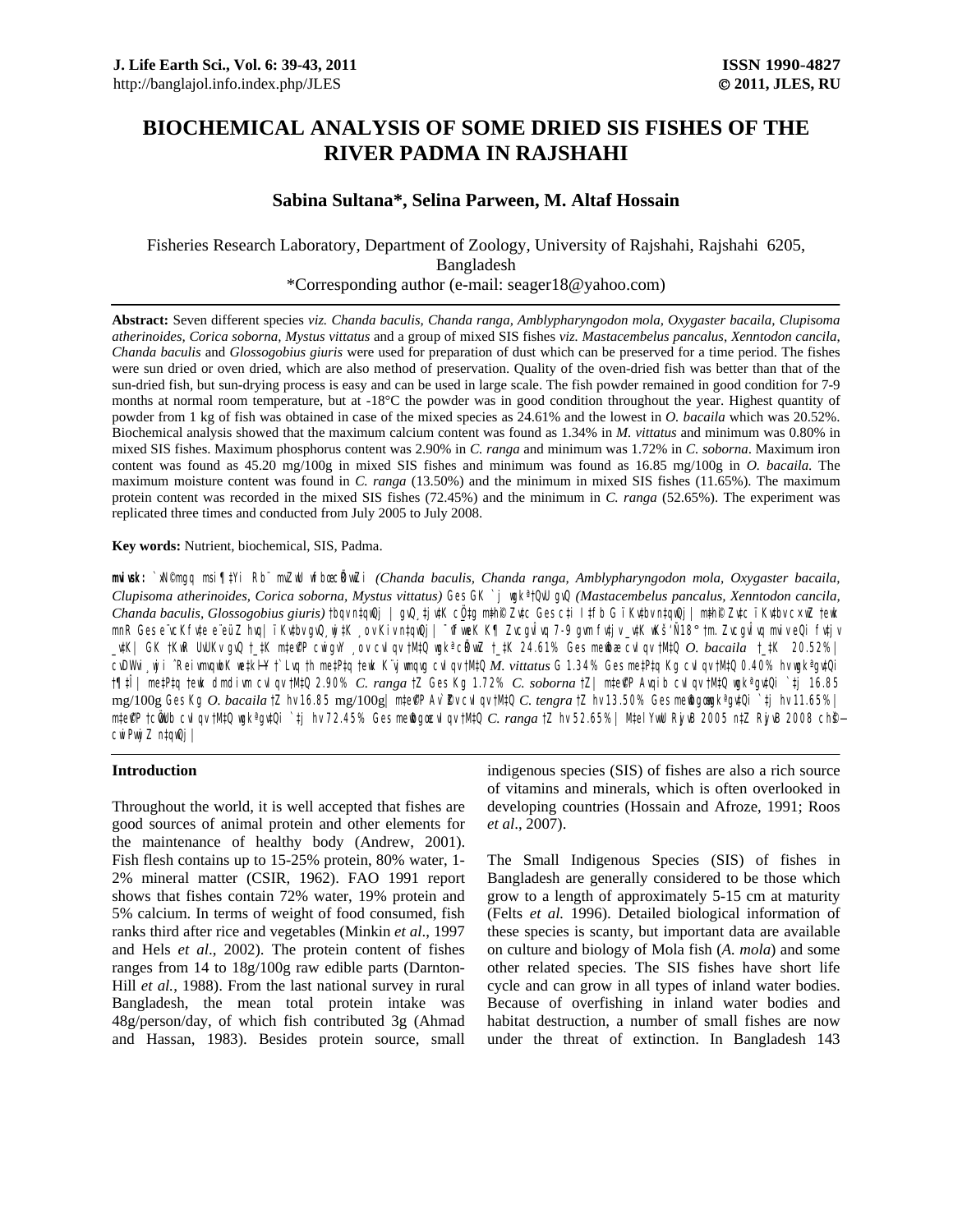freshwater fish species are categorized as small indigenous fishes. In the past, these fishes were abundant in the rivers, beels, canals, streams and ponds. So, presently there is an urgent need to conserve the SIS fish and to increase their production through proper management of the water bodies of Bangladesh. Side by side these species should be introduced in the farming systems of the country.

Thilsted *et al.* (1997) and Roos *et al*. (2007) reported that vitamin A, calcium, iron and zinc are present in commonly consumed small fish species of Bangladesh. Very high content of vitamin A (500-1500 µg RE/100g raw edible parts) are obtained from Dhela (*Osteobrama cotio cotio*), Darkina (*Esomus danricus*), mola and chanda (*C. baculis*) (Roost *et al*., 2003). The sun-dried SIS fishes contain up to 60-80% protein (Hoq, 2004). A good number of works on nutrient composition of freshwater fishes of Bangladesh have been done by different researchers *viz.,* Gheyasuddin *et al.* (1979), Kamaluddin *et al.* (1977), Mazumder *et al.* (2008), Naser *et al.* (2007) and Rubbi *et al.* (1987) but very little attention has been paid on the proximate composition of nutrients which are present in dried fishes or dry fish dust.

Because the importance of SIS fishes is growing among all classes of consumers, some of these species are presently included in the aquaculture system. During the peak fishing time, when large quantities of SIS fishes are caught, these fishes are sun-dried. Major amount of these sun-dried SIS fishes are consumed inside the country and a smaller portion is exported. Owing to the lack of reports on the nutritional values of the dried fish, the present work was aimed at estimating the nutritional value of the dried fish dust and/or powder of some selected SIS fishes of the country.

## **Materials and Methods**

*Fish species used:* Seven small fish species namely *Chanda baculis, Chanda ranga, Amblypharyngodon mola, Oxygaster bacaila, Clupisoma atherinoides, Corica soborna,* and *Mystus vittatus* were used separately. In addition, a group of mixed SIS fishes *viz. Mastacembelus pancalus*, *Xenntodon cancila*, *Chanda baculis*, *Glossogobius giuris* were also used in the experiment.

*Collection of fish and estimation of the nutrient components:* The experimental fishes were collected afresh from July 2005 to July 2008 from different fish markets of Rajshahi City Corporation and experimental

ponds. Soon after collection, the fishes were brought to the Fisheries Research Laboratory, Department of Zoology, Rajshahi University, washed carefully with tap water and the waste materials were discarded. After cleaning the species were isolated and depending on size sun-dried up to 4-7 days under fly nets. Using an electric blender the dried fishes were then powdered species wise and kept in separate airtight glass containers with proper labeling. The biochemical tests of the powered samples were done in July 2008.

Calcium (%) was determined by precipitating method while phosphorous and iron were determined calorimetrically. Moisture content (%) was determined by drying the material at 110°C. Quantitative determination of protein was done following Kjeldhal method, and that of fat was done following the methods described by Cocks and van Reda (1966) and Mehlenbacher (1960). The biochemical analysis was done in the laboratory of the Institute of Food and Technology, Bangladesh Council of Scientific and Industrial Research (BCSIR), Dhaka. The experiment was conducted during a period from July 2007 to July 2008.

# **Results and Discussion**

Depending on the species, results showed a wide variation in proximate composition of calcium, phosphorous, iron, protein, fat and moisture present in the dried samples (Figs. 1a-1f). Among the mineral contents, calcium was found to range from 0.80% (mixed species) to 1.22% in *C. baculis*. The highest amount of phosphorus was found in *C. ranga* (2.90%) and the lowest was found in *C. soborna* (1.72%). Maximum amount of iron was found in mixed species (45.20/100g) and the least amount was found in *C. atherinoides* (16.85mg/100g). Moisture content was high in *C. ranga* (13.50%) and low in mixed species (11.65%). The highest percent of protein content was found in the mixed species (72.45%) and lowest was found in *C. ranga* (52.65%). The fat content was maximum (23%) in mixed species and minimum (12.66%) in *C. soborna*. The results revealed that *C. soborna* contained less fat and *Chanda* species were less proteneous compared to mola, tengra and gharua. *C. baculis*, *A. mola* and *M. vittatus* were rich in calcium. Phosphorous was minimum in *C. coborna* and *C. atherinoides*. Whereas, iron was less in *C. ranga* and *O. bacaila* compared to others. The percentage of moisture was more or less same in all the experimental fishes.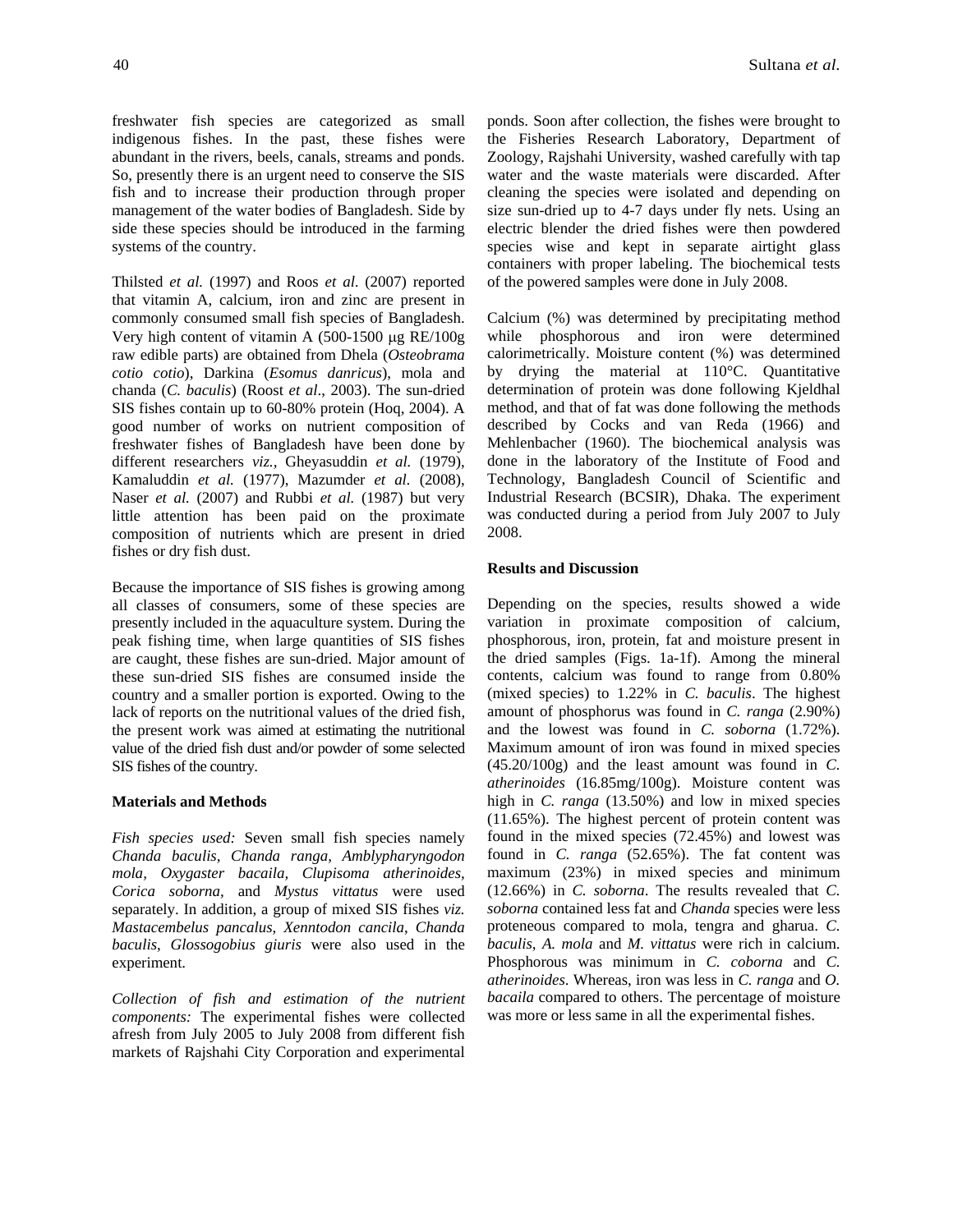According to the works of Kamal *et al*. (2007), Mazumder *et al*. (2008) and Musa (2009) the nutritional values of the SIS fishes are richer compared to the larger fish species. As these fishes are caught from common property resources and 'Khash' (government owned) water bodies, provide an important source of income and nutrition for rural landless people (Mazumder and Lorenzen 1999).





**Fig. 1c.** Percentage of phosphorus SIS fishes **Fig. 1d.** Percentage of protein in the SIS fishes.





**Fig. 1a.** Percentage of calcium in the SIS fishes **Fig. 1b.** Percentage of moisture in the SIS fishes





**Fig. 1e.** Percentage of Iron in the SIS fishes. **Fig. 1f.** Percentage of fat in the SIS fishes.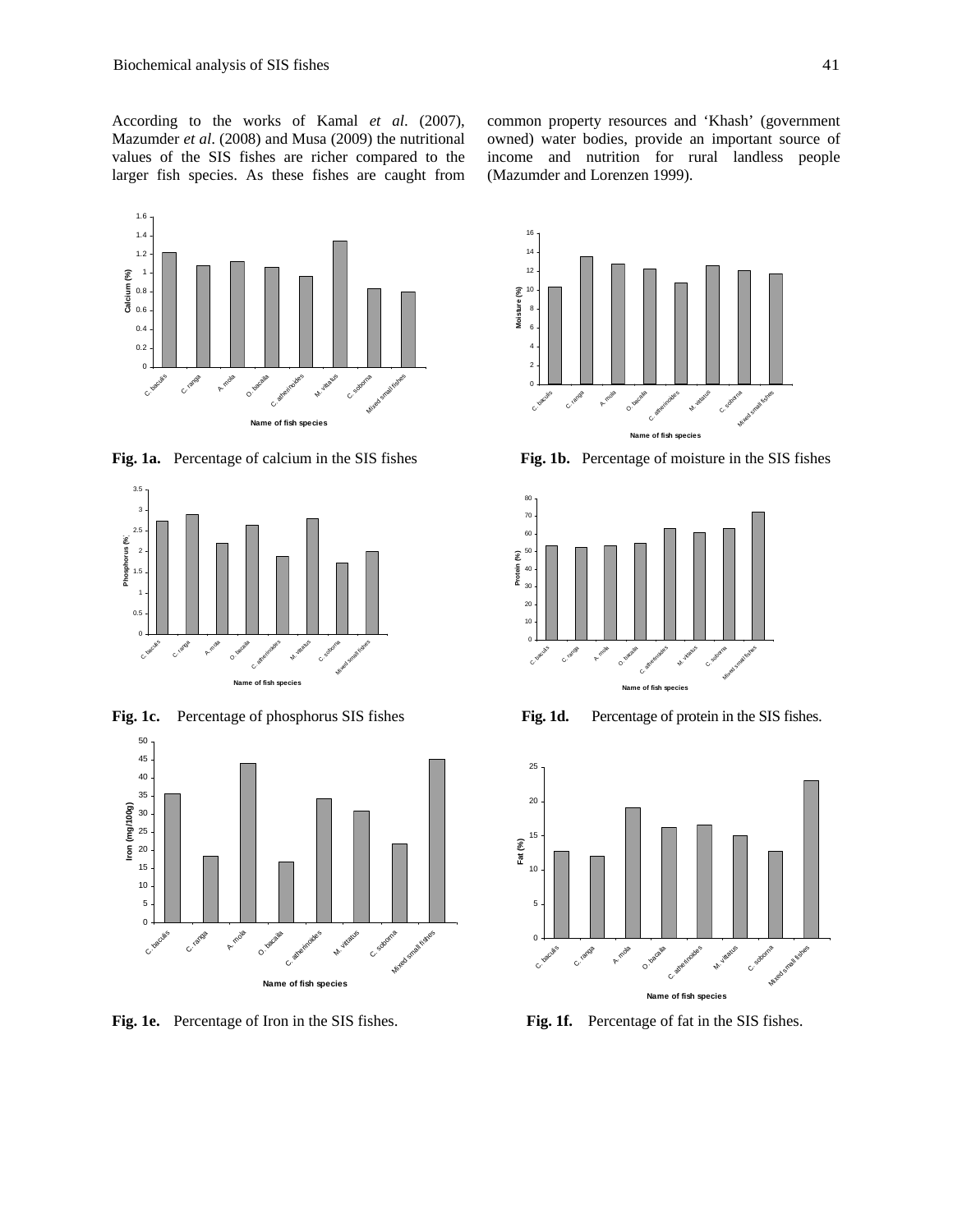The biochemical analysis of nutrient composition shows that the dried SIS fishes used in the experiments are rich in protein containing 52.66 to 72.45%; from 12-23% fat was obtained in these dry fishes. These dried fishes were also rich in iron and contained good amount of calcium and phosphorous. Calcium plays essential role in human body for the formation of bones muscle tone and nervous impulse (Mollah *et al*., 1998). It has been reported that *Cirrhina reba* contains 822 mg calcium/100g of fish (Islam *et al*., 2003), species like *Gudusia chapra*, *Channa punctatus* and *A. mola* contain 1063, 1093 and 1171 mg Ca/100g, respectively of raw edible parts (Roos *et al*., 2003). As SIS fishes are consumed totally along with bones, so there is no wastage of calcium from these fishes. Phosphorous is another essential nutritional element for human, which is also present at a high percentage in the tested fishes.

The moisture of all living systems contributes as much to the essential properties of life. After drying the moisture remained in the fish dust, which ranged from 11.65-13.50% in different species. More or less similar result was reported by Azam *et al.* (2003). The authors found in 14 dried fish species, moisture content varied from 18.23 to 23.61%. Saha (1999) also reported that sun-dried SIS fishes contained 36.50 to 82.80% moisture. Nurullah *et al.* (2003) reported that moisture ranged from 72.97 to 76.35% in six SIS fishes, the highest moisture content was in *G. chapra* and the lowest in *P. sarana*. Sun-dried *G. chapra* contains 9.61- 18.64% moisture (Bhattacharyaya *et al*., 1985). Hoq (2004) reported that normally the sun-dried fishes contain an average of 10 to 20% moisture.

The mixed fish dust contained the highest percentage of protein (72.45%). Among the tested fishes *C. ranga* is less proteinous. Protein content varies among the species according to their food habit, and Azam *et al.* (2003) found that the values ranged from 6.52 to 40.69% in 14 species of dried fishes. Hoq (2004) concluded that normally the sun-dried fishes contain 60 to 80% protein. Fat content also varies among the species of SIS fishes. Hussain *et al.* (1992) obtained 3.7 to 17.8% fat in 23 sun-dried fish species. In the present experimental fishes more or less equal amount of fat was obtained. *C. soborna* contained the minimum fat (12.66%) whereas the dust of mixed species contained a higher percentage of fat (23%).

In present dried fishes were found to contain iron ranging from 16.85 mg/100g fish (*O. bacaila*) to 45.20 mg/100g fish (mixed species). Nurullah *et al*. (2003) reported that iron was present at a range from 14.50 to

42.20 mg/100 g of raw fish, and Chapila (*G. cahpra*) contained the highest amount of iron among the studied SIS fishes. *Esomus danricus*, *A. mola*, *G. chapra*, *M. vittatus*, etc. were rich in iron, but the SIS fishes normally present in the fish culture ponds of Bangladesh are low in iron and calcium content and NCR (Nutrient Contribution Ratio) value of these fishes were all low as <5% (Roos *et al*. 2003).

The results of the present study provided the information that the dried or powdered SIS fishes are equally nutritive as they are in fresh condition. The protein content was more than 50%, with rich supply of iron, calcium and phosphorous (the essential minerals for human growth and life). So, for the nutritional security, SIS fishes should be grown in every possible water bodies, and also along with the cultured fishes in the fish culture system. During the peak season (monsoon and post-monsoon), at distant rural areas of northern districts of Bangladesh, SIS fishes are captured at such an amount that a part of the catch were wasted because of their small size, soft body, absence of preservation method during transportation to a long way (Parween *et al*. 1997). In such circumstances these fishes can be sun-dried and stored, and consumed for longer period. Similar to fresh fishes, these dry SIS fishes will provide equal nutrition. So, SIS fishes in dry or fresh condition can play role in the nutritional security for the rural people of low income groups.

**Acknowledgements:** The authors are highly grateful to Dr. Mahbubur Rahman, Senior Scientific Officer, Institute of Food Science and Technology, BCSIR, Dhanmondi, Dhaka, for his cordial cooperation and valuable help in biochemical analysis of the fishes.

### **References**

- Ahmad K and Hassan N. 1983. The Nutrition survey of rural Bangladesh, 1981-1982. 2<sup>nd</sup> edn. University of Dhaka, Bangladesh. Institute of Nutrition and Food Science.
- Andrew AE. 2001. *Fish Processing Technology*. University of IIorin Press, Nigeria.pp.7-8
- Azam K, Basher MZ, Asaduzzaman M, Hossain MH and Ali MY. 2003. Biochemical quality assessment of fourteen selected dried fishes. *Univ. j. zool*. *Rajshahi Univ*. **22**: 23-26.
- Bhattacharyya SK, Vandyopadhway JK and Chattopadhyay AK. 1985. Improved dried product on blanching *Gudusia chapra* prior to sun drying. In: *Harvest and post-harvest technology of fish*. Society of Fish Technologists (India). p. 531.
- Cocks LV and van Reda C. 1966. Laboratory Handbook for Oil and Fats Analysts. Academic Press, London. 88 pp.
- CSIR. 1962. Fish and Fisheries raw materials, India, vol. IV, p. 132.